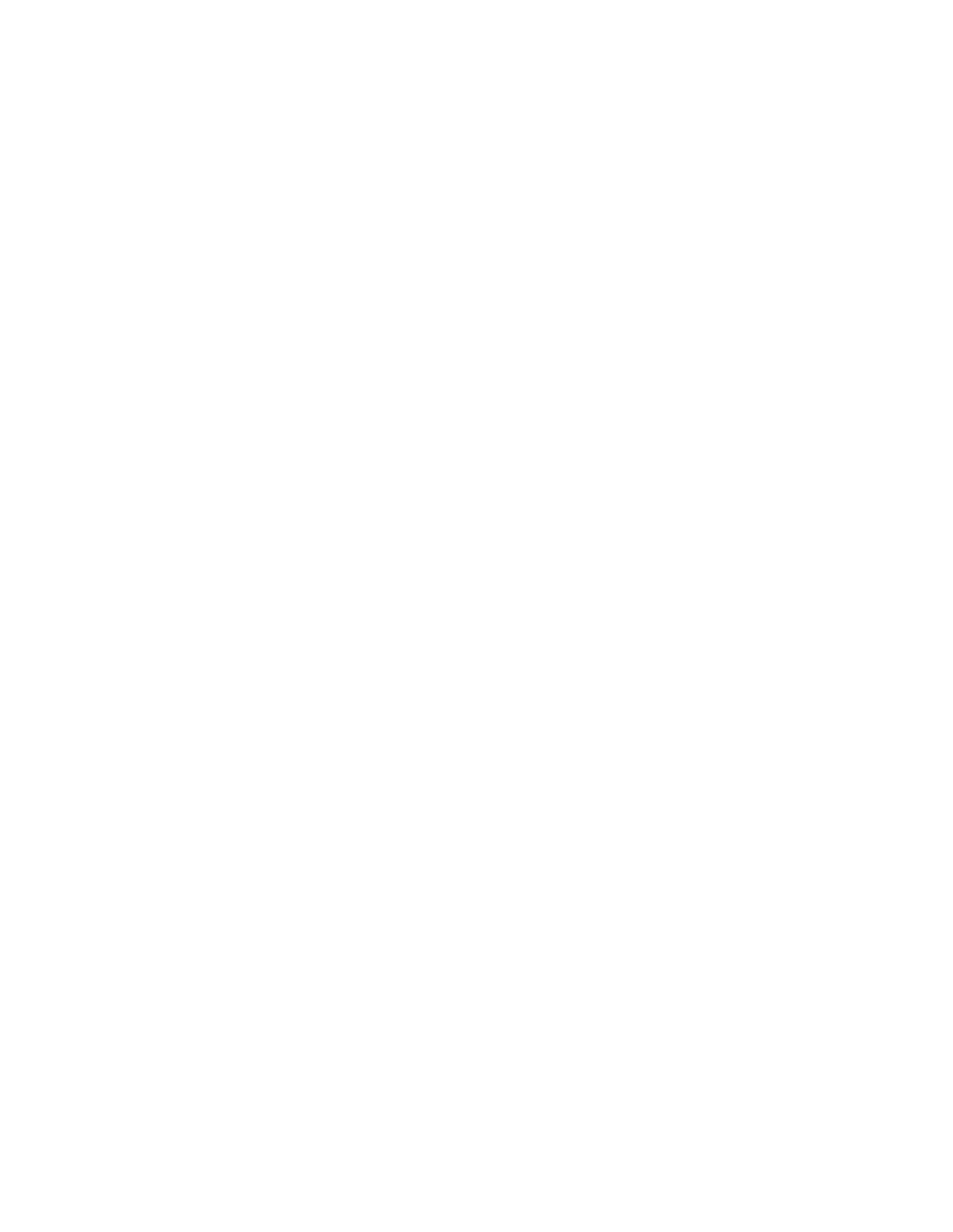# **HILL,** Justice.

[¶1] After being arrested for driving while under the influence, the Wyoming Department of Transportation (WYDOT) notified appellant J.D. Peterson (Peterson) that his driver's license would be suspended. Peterson requested a contested case hearing before the Office of Administrative Hearings (OAH). The hearing officer upheld the suspension, as did the district court. Peterson now appeals. We affirm.

### **ISSUE**

[¶2] Peterson presents the following issue:

Was the decision of the hearing officer arbitrary and capricious and contrary to the law?

The State phrases the issue another way:

Whether the hearing examiner acted arbitrarily and capriciously in considering the breath test results?

# **FACTS**

[¶3] In the early morning hours of December 5, 2004, Officer Kenneth Pearson observed a vehicle crossing the center lane markers and weaving in and out of its primary lane of travel. Officer Pearson stopped the vehicle and identified the driver as J.D. Peterson. While speaking with Peterson, the officer became suspicious that Peterson had been drinking. He detected a strong odor of alcohol on Peterson's breath, noticed that his eyes were watery, and discerned that his speech was slurred. Also, Peterson admitted to drinking "a few beers" earlier that evening.

[¶4] Peterson agreed to submit to field sobriety tests, although he notified the officer that he had recently undergone knee replacement. Peterson failed all four sobriety tests administered: the Horizontal Gaze Nystagmus, the Finger Count, Counting Numbers Backwards, and Reciting the Alphabet. After administering a portable breath test, which registered Peterson's blood alcohol content at .32, four times the legal limit, the officer placed Peterson under arrest for driving while under the influence. Wyo. Stat. Ann. § 31- 5-233(b)(i) (LexisNexis 2005).

[¶5] Upon having his blood drawn at the Evanston Regional Hospital, Peterson was then transported to the Uinta County Jail. Officer Pearson read Peterson his Implied Consent advisement, after which Peterson agreed to provide breath samples for analysis of his blood alcohol content. In accordance with Department of Health Rules and Regulations, and according to the Sobriety Examination Report, the arresting officer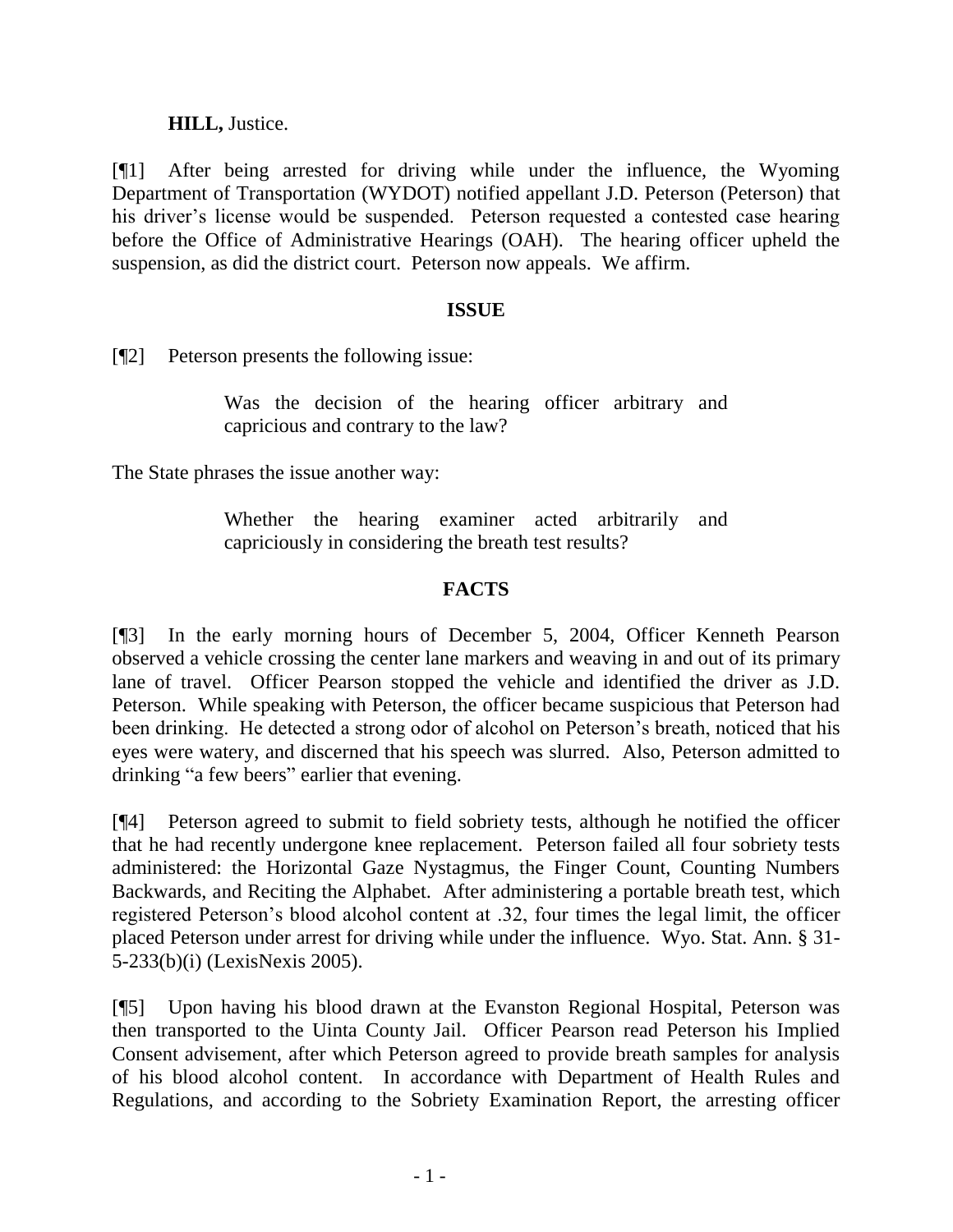observed Peterson for a minimum of fifteen minutes before administering the test, from 1:25 a.m. to 1:40 a.m. During the observation period, however, the officer's notes substantiated that the Intoximeter EC/IR machine was started at 1:39 a.m. Another officer entered Peterson's pertinent information into the machine. Officer Pearson then calibrated the machine, and finally he performed Peterson's breath tests. Consequently, the first test was recorded at 1:45 a.m., with a result of 0.299%, with the second and final test being conducted at 1:47 a.m., with a result of 0.283%.

[¶6] Peterson was notified that WYDOT recommended suspension of his driver's license for ninety days in accordance with Wyo. Stat. Ann. § 31-6-102 (LexisNexis 2005). On December 9, 2004, Peterson requested a contested case hearing, which was eventually held on March 22, 2005. While Peterson did not appear personally at the hearing, he was represented by counsel, who argued on his behalf that although the fifteen-minute observation period was properly executed, it was improper that another five minutes elapsed prior to the test being administered. Said another way, Peterson believed that there was a non-observation period of five minutes which negated the results of the test. The hearing officer disagreed, and issued an order in which he concluded that Peterson's suspension should be upheld, and that the five-minute period was allowable.

[¶7] Peterson appealed to the district court, seeking review of whether or not the breathalyzer test was performed in accordance with Department of Health regulations. Particularly, Peterson argued that the five-minute gap between the requisite observation period and the actual administration of the test was improper. Concluding that the fiveminute gap was proper, the district court affirmed, and this appeal followed.

# **STANDARD OF REVIEW**

[¶8] This Court affords no special deference to district court decisions when it reviews matters initiated before an administrative agency. Rather, we review the case as if it came directly from the administrative agency. *Bradshaw v. Wyoming Dept. of Transp., Drivers' License Div.,* 2006 WY 70, ¶ 10, 135 P.3d 612, 615 (Wyo. 2006). The scope of our review is defined by Wyo. Stat. Ann. § 16-3-114(c) (LexisNexis 2005), which provides as follows:

# **§ 16-3-114. Judicial review of agency actions; district courts.**

(c) To the extent necessary to make a decision and when presented, the reviewing court shall decide all relevant questions of law, interpret constitutional and statutory provisions, and determine the meaning or applicability of the terms of an agency action. In making the following

**. . . .**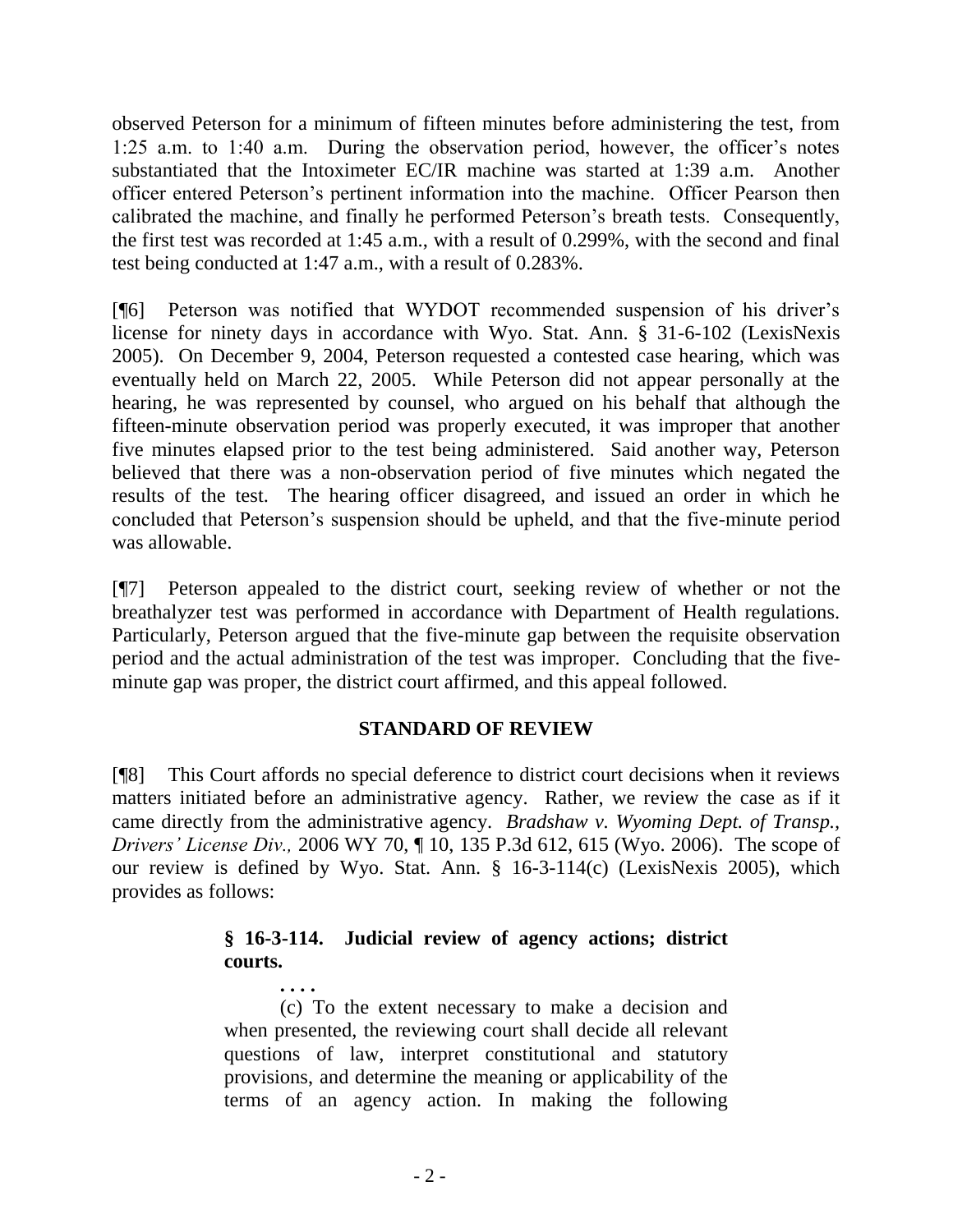determinations, the court shall review the whole record or those parts of it cited by a party and due account shall be taken of the rule of prejudicial error. The reviewing court shall:

> (i) Compel agency action unlawfully withheld or unreasonably delayed; and

> (ii) Hold unlawful and set aside agency action, findings and conclusions found to be:

> > (A) Arbitrary, capricious, an abuse of discretion or otherwise not in accordance with law;

> > (B) Contrary to constitutional right, power, privilege or immunity;

> > (C) In excess of statutory jurisdiction, authority or limitations or lacking statutory right;

> > (D) Without observance of procedure required by law; or

> > (E) Unsupported by substantial evidence in a case reviewed on the record of an agency hearing provided by statute.

[¶9] Where both parties present evidence at an administrative hearing, we review the entire record to determine if the agency findings are supported by substantial evidence. *Bush v. State ex rel. Wyo. Workers' Comp. Div.,* 2005 WY 120, ¶ 5, 120 P.3d 176, 179 (Wyo. 2005). Substantial evidence in this context is such relevant evidence as a reasonable mind might accept as adequate to support a conclusion. *Id*. Findings of fact are supported by substantial evidence if, from the evidence preserved in the record, we can conclude a reasonable mind might accept the evidence as adequate to support the agency findings. *Id*.

# **DISCUSSION**

[¶10] In his only argument, Peterson contends that because he was not strictly observed for fifteen minutes prior to having his breath analyzed for alcohol content, the hearing examiner should have excluded the breathalyzer test conducted at the police station. Peterson believes that there should be strict compliance with Department of Health Rules and Regulations for purposes of conducting station-house breathalyzer tests. The State disagrees, and believes that Peterson was properly observed prior to the administration of the test, thus justifying the hearing examiner's reliance on the test results.

[¶11] Wyo. Stat. Ann. § 31-6-105(a) (LexisNexis 2005) sets forth the exclusive means and the mandatory procedure for determining an arrested suspect's blood alcohol level.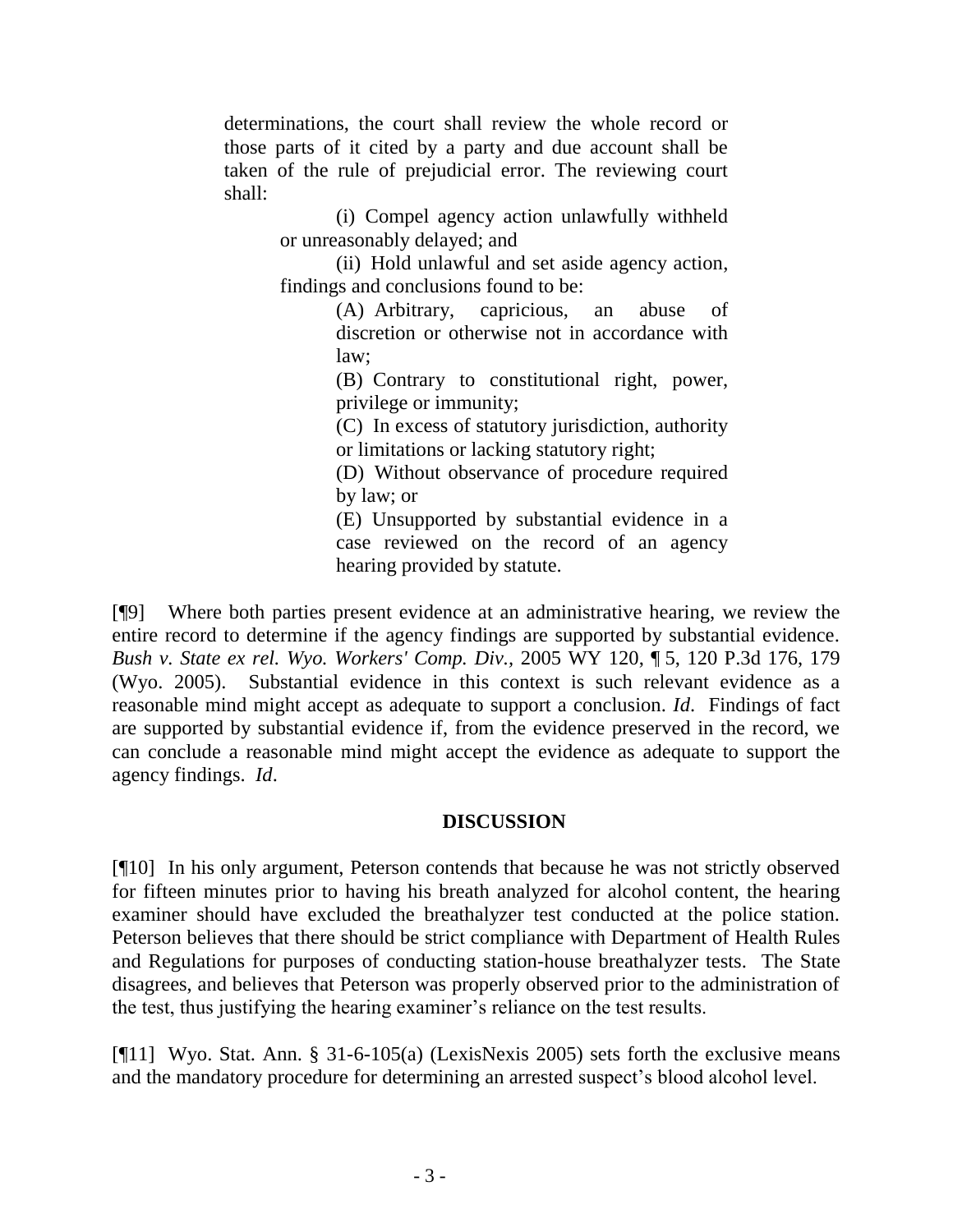**§ 31-6-105. Method of performing chemical analysis; persons permitted to draw blood; request by arrested person for test; information made available; evidence of refusal to take test.**

(a) Chemical analysis of the person's blood, breath or urine to be considered valid under this section, shall be performed according to methods approved by the department of health and by an individual possessing a valid permit to conduct the analysis. Permits shall be issued by the department of health for this purpose. The department of health may promulgate and approve satisfactory methods in order to ascertain the qualifications of individuals permitted to conduct the analysis and shall issue to qualified individuals permits which are subject to termination or revocation by the department of health.

*Also see Nellis v. Wyoming Dep't of Transportation*, 932 P.2d 741, 745 (Wyo. 1997).

[¶12] Specifically, the Department of Health Rules and Regulations provide in pertinent part:

Section 1. Procedural controls.

(a) Analytical procedures for breath alcohol analysis should include the following controls in conjunction with the testing of each subject:

> (i) Subject must be observed for a minimum of fifteen (15) minutes prior to testing to prevent residual mouth alcohol. All foreign material (except dentures) must be removed from the mouth at the start of observation period and subject must not be allowed to smoke, eat, drink, or place anything in their oral cavity etc. If the subject vomits or regurgitates, the observation period must be restarted after rinsing the mouth with water. A dry burp or belch will not affect the test; therefore, the observation time can continue.

*Department of Health, Rules and Regulations for Chemical Analysis for Alcohol Testing,* Chapter III,  $\S 1(a)(i)$  (2004). The purpose of the Department of Health's Rules is "[t]o insure scientific validity and uniform standards of practice for chemical analysis of alcohol." *Id. at* Chapter I, § 2.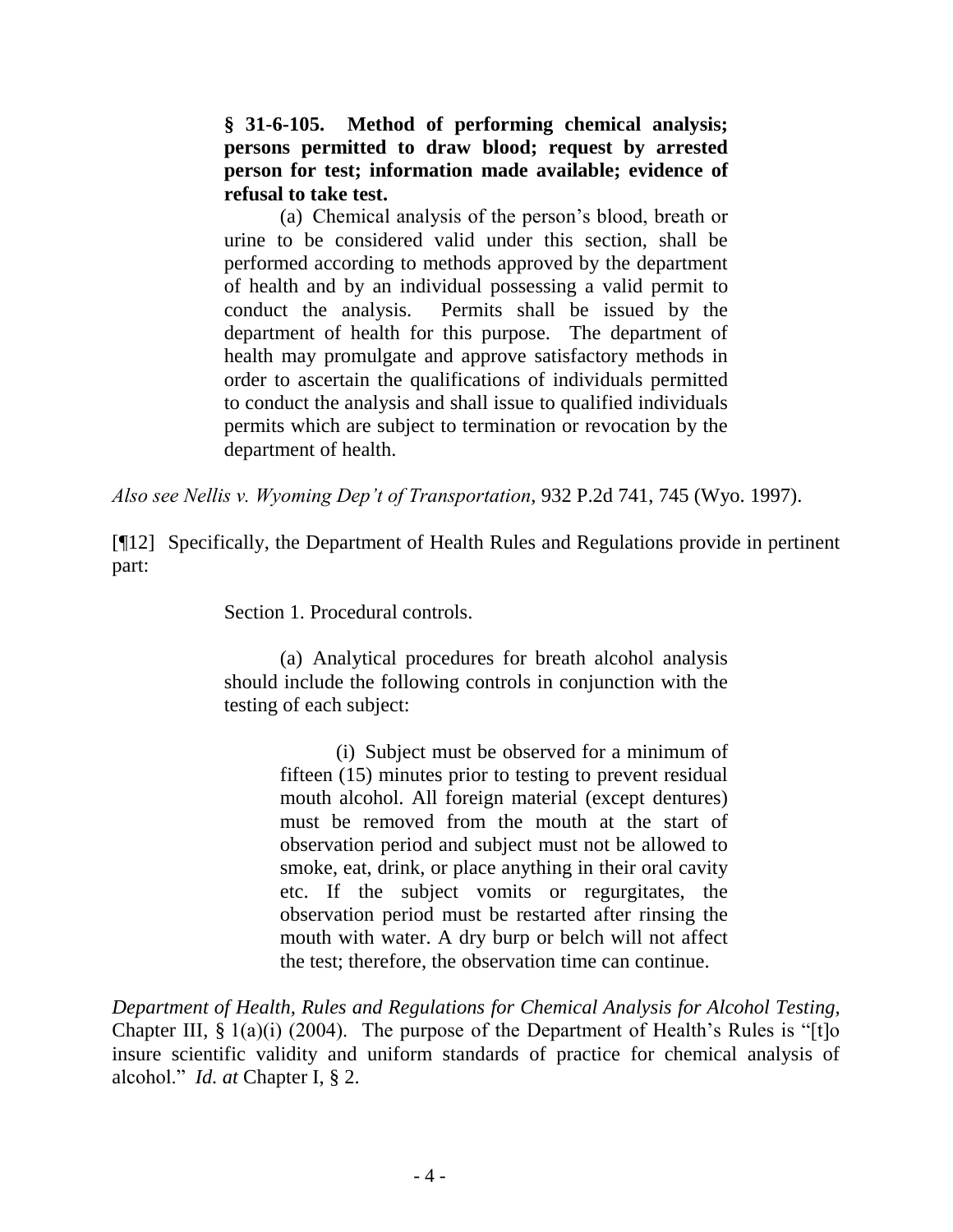[¶13] Here, Peterson admits, and the record clearly shows, that in compliance with the above-stated rule, the officer began observing Peterson at 1:25 a.m. and continued to do so until at least 1:40 a.m., fulfilling the fifteen-minute requirement noted. However, because Peterson's first breath test occurred at 1:45 a.m., a full twenty minutes after the observation period began, Peterson contends that he was not observed in accordance with the rules, thus the test was invalid and cannot serve as a basis for suspending his driver's license.

[¶14] Unfortunately, we are without the benefit of live testimony in this case. However, we are comfortable that the record on appeal sufficiently establishes that Peterson was observed for the required amount of time, and comfortable too that the subsequent five minutes did not invalidate the test. Here, the Intoximeter EC/IR machine was turned on at 1:39 a.m. by Officer Pearson. Another officer then typed Peterson's relevant information into the machine, *e.g.*, name, gender, date of birth, and driver's license number. The machine was also calibrated prior to Peterson's first breath test at 1:45 a.m. by turning out two blank readouts. There is no indication on the record that Officer Pearson did not continue to observe Peterson while readying the Intoximeter EC/IR machine, nor is there any indication on the record that any change of positioning took place by either Peterson or Officer Pearson, allowing this Court to infer that the same conditions of observance existed for the full twenty-minute time period.

[¶15] Compliance with observation rules does not require an officer to fix his stare on the subject. In *Glasmann v. State, Dept. of Revenue, Motor Vehicle Div.*, 719 P.2d 1096, 1097 (Colo. App. Ct. 1986), the court interpreted a regulation requiring that an officer "closely and continuously observe the subject" for twenty minutes prior to the administration of a breath test. The officer in *Glasmann*, during the twenty-two minutes directly preceding the breath test, completed a custody report, a summons, and a notice of revocation in front of the defendant. The court concluded that the officer had complied with the regulation's requirement of close and continuous observation and held that the regulation did not require in all cases that the officer "stare fixedly" at a test subject for twenty minutes. *Id*.

[¶16] Also, in *State v. Smith*, 547 A.2d 69, 73 (Conn. Ct. App. 1988), the court held that a regulation requiring "continuous observation" must be interpreted with reference to the purpose of the regulation. The court stated:

> The regulation, read it its entirety, indicates that the purpose is to determine whether the subject to be tested has ingested food, beverages, regurgitated or smoked. These activities adversely affect the accuracy of alcohol breath analysis. They are activities which do not require observation without cessation in order to determine if they have occurred.

> > . . . .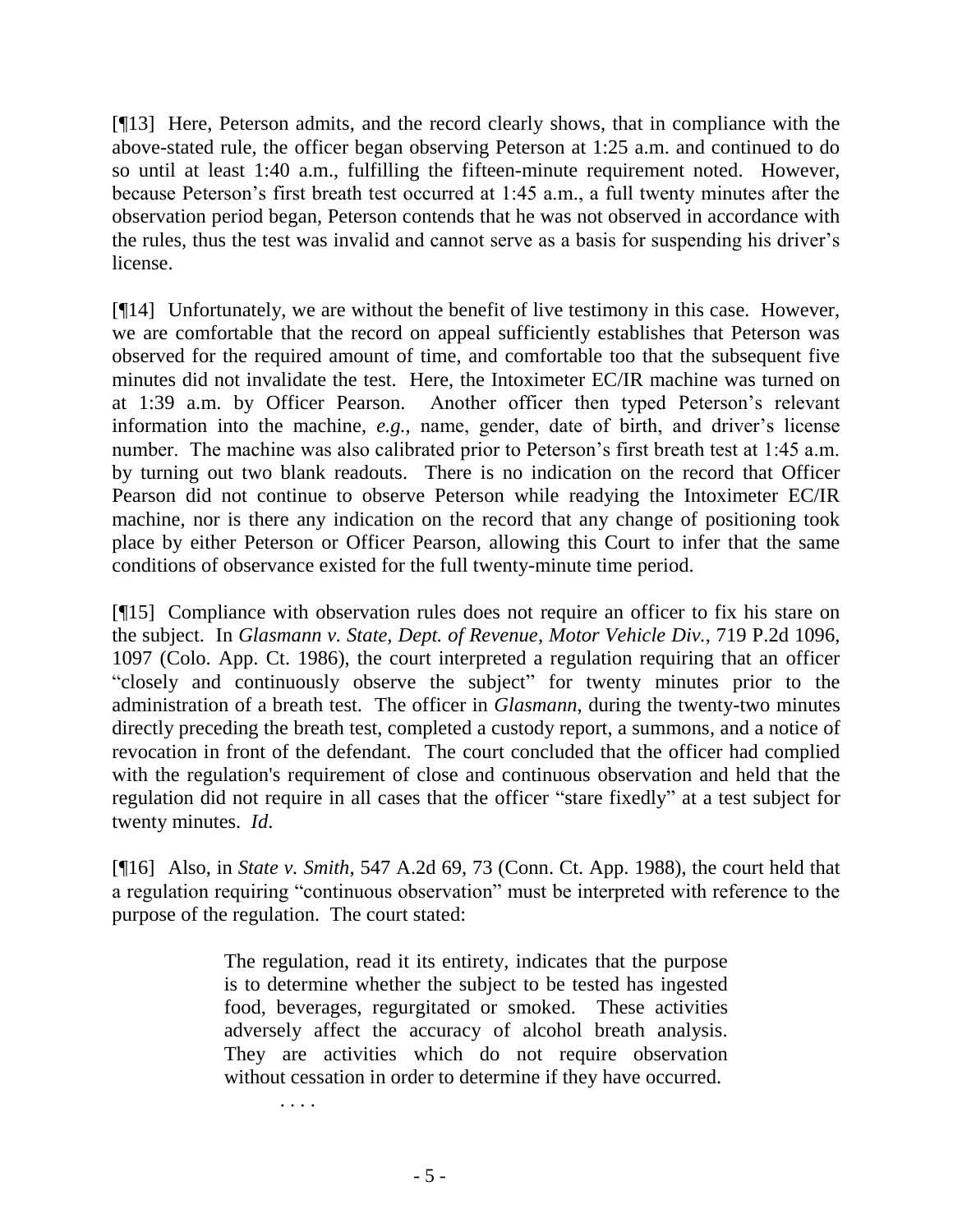In light of the regulation's purpose, we do not interpret [it] to require that an officer fix his unswerving gaze upon a subject during each fifteen minute interval prior to administration of a breath test. Such an interpretation would not only be practically impossible to perform but would allow a subject to thwart compliance with the regulation simply by turning his head away from the observing officer. Where, as here, evidence shows that a defendant was in an officer's presence for at least a period of fifteen minutes and that the defendant did not ingest food or beverages, regurgitate or smoke, the requirement of "continuous observation" . . . has been complied with.

*Smith*, 547 A.2d at 73 (citations omitted).

[¶17] Especially similar to the present case is, *In re Ramos*, 508 N.E.2d 484 (Ill.App. 4 Dist. 1987), in which the defendant claimed that his breath test results should have been suppressed because, for the six minutes directly prior to administration of the test, the trooper was resetting the breath-test machine. The court refused to strike the results, stating that "the six minutes where the trooper was concentrating on resetting the machine rather than simply standing and staring at the defendant do not indicate a serious failure to comply with the required standards and procedures." *Id*., at 486.

[¶18] Here, as in *Ramos,* there was compliance with required standards and procedures. There is no indication from the officer's report that he stopped observing Peterson during the time preceding his breath test. The officer had observed Peterson for a minimum of fifteen minutes before the test and had another officer enter Peterson's information into the breath machine. The fact that the officer may not have stared at Peterson the entire time does not render his compliance with the mandatory observation period invalid.

[¶19] Peterson encourages this Court to adopt a "strict compliance" policy with the rules governing the administration of alcohol tests. Indeed, we agree that without compliance with the Rules, there can be no uniformity. However, in this case, we do not and cannot read into the rule stated above that an extra five-minute period immediately following the requisite fifteen-minute observation period renders the subsequent breathalyzer test invalid. Furthermore, we are reticent to state a strict compliance policy due to the variable nature of these types of cases. Instead, compliance is a question of fact to be decided under the circumstances of each case. In this particular case, the State's prima facie showing of compliance with the regulation is sufficient. *Williford v. State,* 683 S.W.2d 228 (Ark. 1985) (holding), and *Glasmann*, 719 P.2d at 1097.

[¶20] We conclude that substantial evidence supported the hearing officer's conclusion that the five minutes in question were allowable "to prepare the machine," and that the